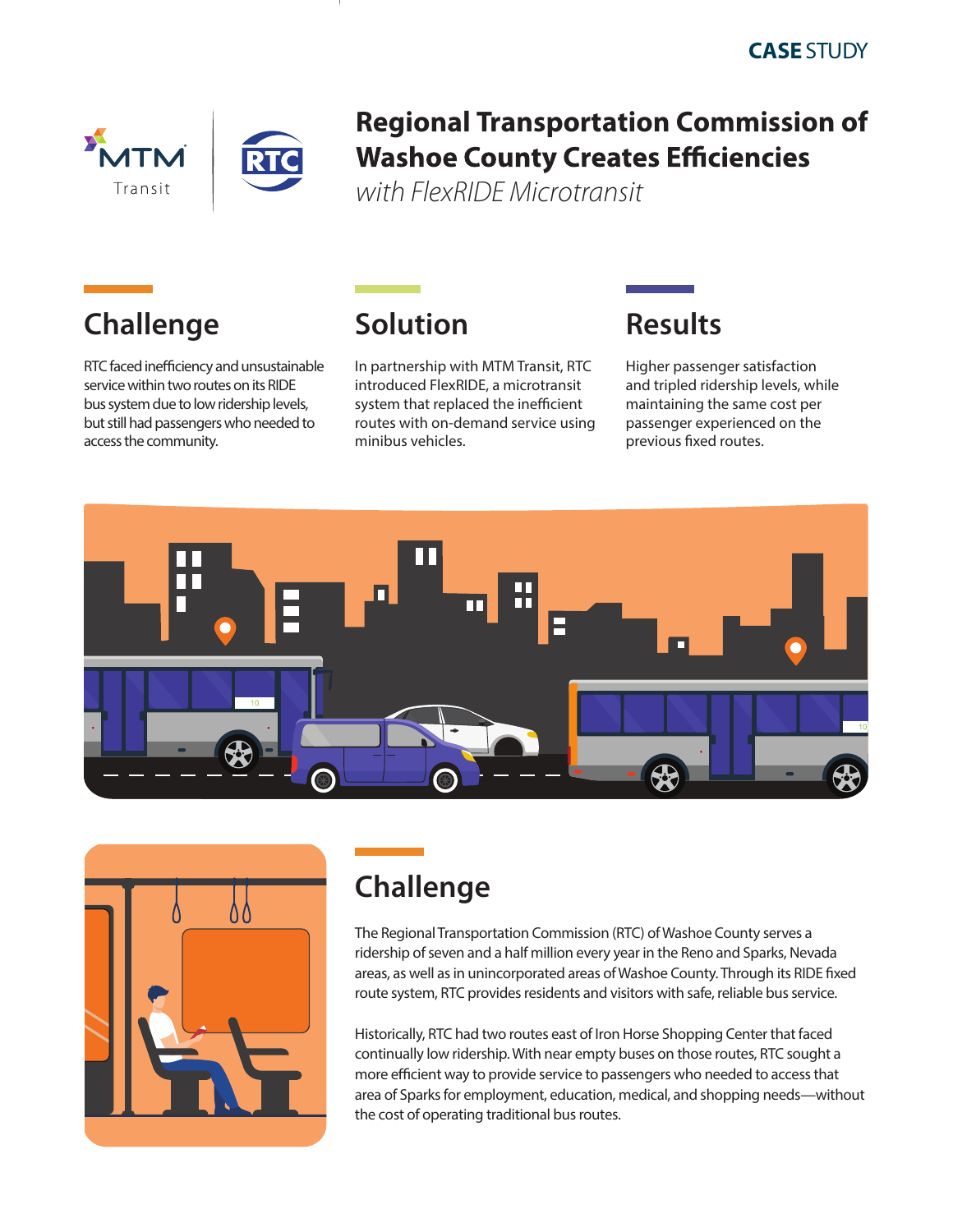### **Solution**

To solve for its ridership concerns in Sparks, RTC turned to a growing trend in transit: microtransit, a form of demand-response transportation that uses minibus vehicles. In November 2019, RTC partnered with MTM Transit to enhance its public transit system with the addition of its FlexRIDE microtransit service. As RTC's existing partner for ACCESS Americans with Disabilities Act (ADA) paratransit services, our staff were already familiar with the service area and minibus vehicles, making us the ideal collaborative partner for this innovative new initiative.

FlexRIDE replaced two traditional fixed routes with a microtransit service area leveraging smaller, more efficient, and more flexible vehicles instead of traditional public transit buses. With FlexRIDE, passengers have a convenient, cost-effective ridesharing option that offers them greater flexibility while traveling and commuting. Because FlexRIDE has an on-demand option, passengers can request pick-up at any time, from anywhere, instead of having to be at a bus stop at a set time.

Rather than connecting to multiple buses, passengers are now able to request curbside pick-up from wherever they like, and are dropped off at the curbside location closest to their destination within the microtransit service area. Passengers can request rides using a mobile app, by calling RTC directly, or by walking up to a vehicle on the street. Once an ondemand trip is scheduled, a passenger's ride arrives within 15 minutes. The passenger can track their ride's arrival in real-time using the app. Service is available seven days a week, and fares are the same as standard RTC RIDE fixed route fares.



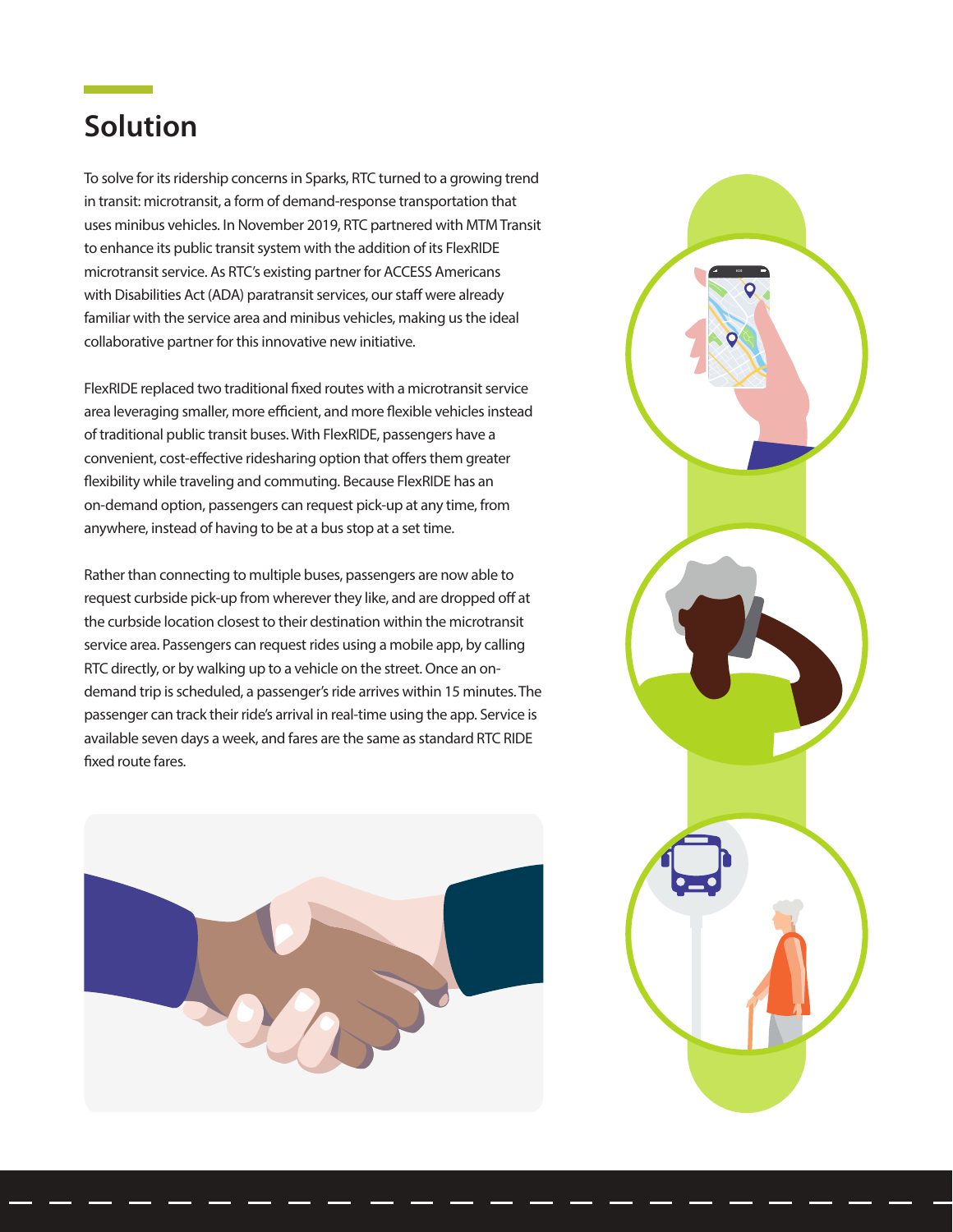## **Results**

Microtransit has been extremely successful for RTC, allowing their service to remain relevant even as passengers' expectations for transit continues to evolve. The results RTC has experienced through FlexRIDE include:

- Tripled ridership while maintaining the same cost per passenger experienced on the previous fixed routes due to efficiencies gained by utilizing smaller, more efficient vehicles
- An average of 3,715 passengers per month served through scheduled and on-demand microtransit trips
- Improved capacity to serve a greater number of passengers in a larger geographic area
- Increased passenger satisfaction due to more flexibility, the capability to request pick-up and drop-off exactly where they want to go, and engaged drivers that had already completed sensitivity and customer service training through MTM Transit's paratransit service

Due the success of FlexRIDE in Sparks, as well as in response to the impact that the COVID-19 pandemic has had on the way passengers utilize public transit, RTC and MTM Transit introduced a second FlexRIDE service area in May 2020 in North Valleys. The North Valleys service area replaced an existing route that served several shopping centers, apartment complexes, schools, and residential areas. Additionally, in October 2020, the Sparks service area was expanded to include Spanish Spring, and a third new service area was added to serve Somersett/Verdi. FlexRIDE is a true success story in the growing microtransit trend as it helps passengers gain greater access to their community on their own schedule.